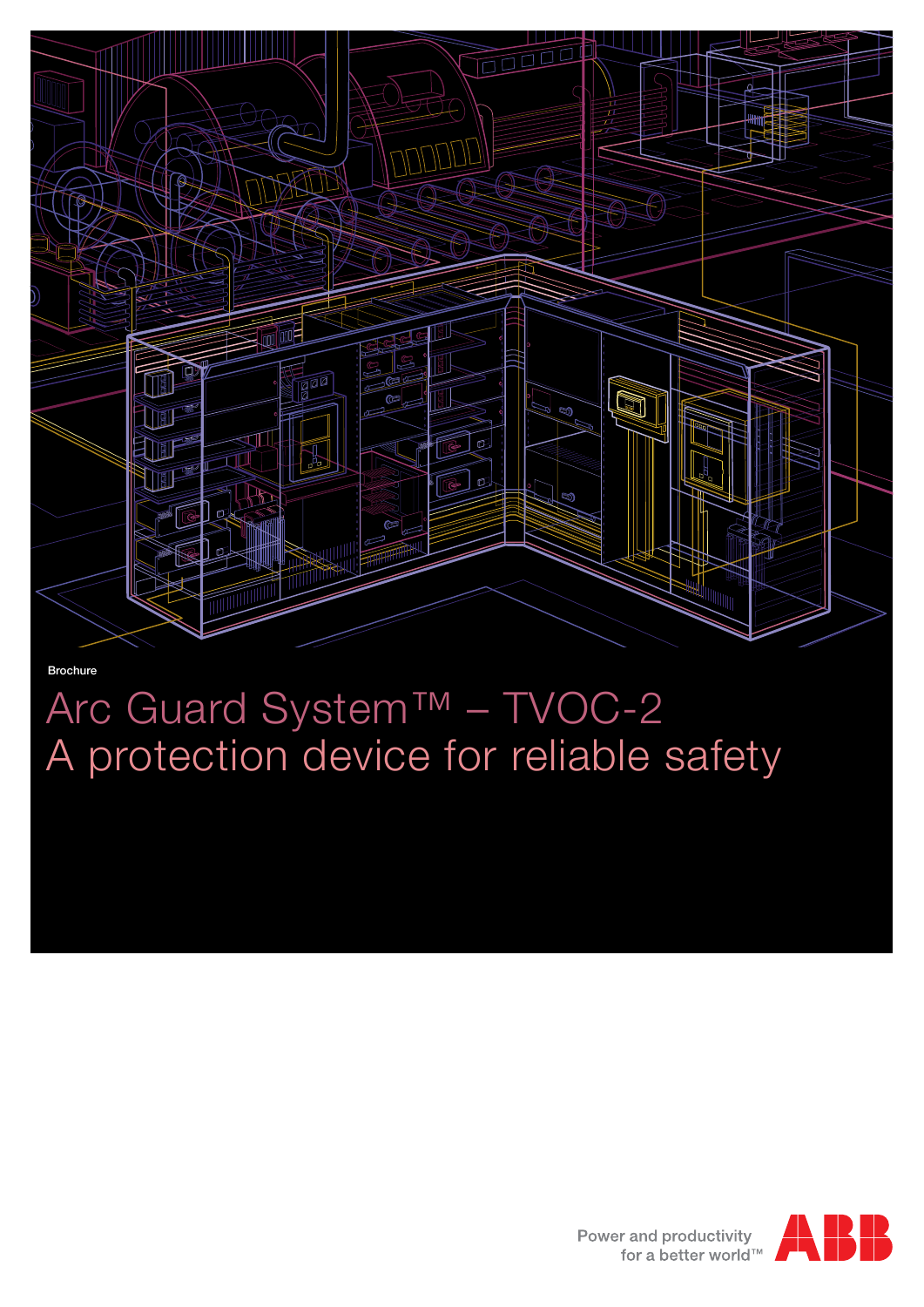# Arc Guard System™-TVOC-2 A reliable, simple and flexible solution for you and your business safety.



TVOC-2 showing the possibility to put HMI (Human Machine Interface) mounted on a panel-door.

A new generation of ABB's Arc Guard System™ has now been released on the market, replacing the old generation that served as a benchmark for the past 35 years. With TVOC-2, we set an entirely new standard.

As reliable and simple as the previous Arc Guard system, TVOC-2 is now introduced with additional and improved features and functions. To meet the demands of our customers and end-users, it focuses on Reliability, Flexibility and Simplicity.

Furthermore, with its functional safety (SIL 2) design, TVOC-2 is approved for today's applications as well as tomorrow's industry needs.

| Reliability                                                |
|------------------------------------------------------------|
| Certified according to functional safety (SIL 2) standard. |
| Over 35 years of experience in Arc Guard Systems.          |
| Pre-calibrated optical sensors.                            |
| <b>Flexibility</b>                                         |
| HMI can be mounted on the panel-door.                      |
| Expand with up to 30 optical sensors.                      |
| Configure the system according to various needs.           |
| Simplicity                                                 |
| User-friendly start-up menu.                               |
| DIN-Rail or wall-mounted.                                  |
| Easy to expand as the switchgear grows.                    |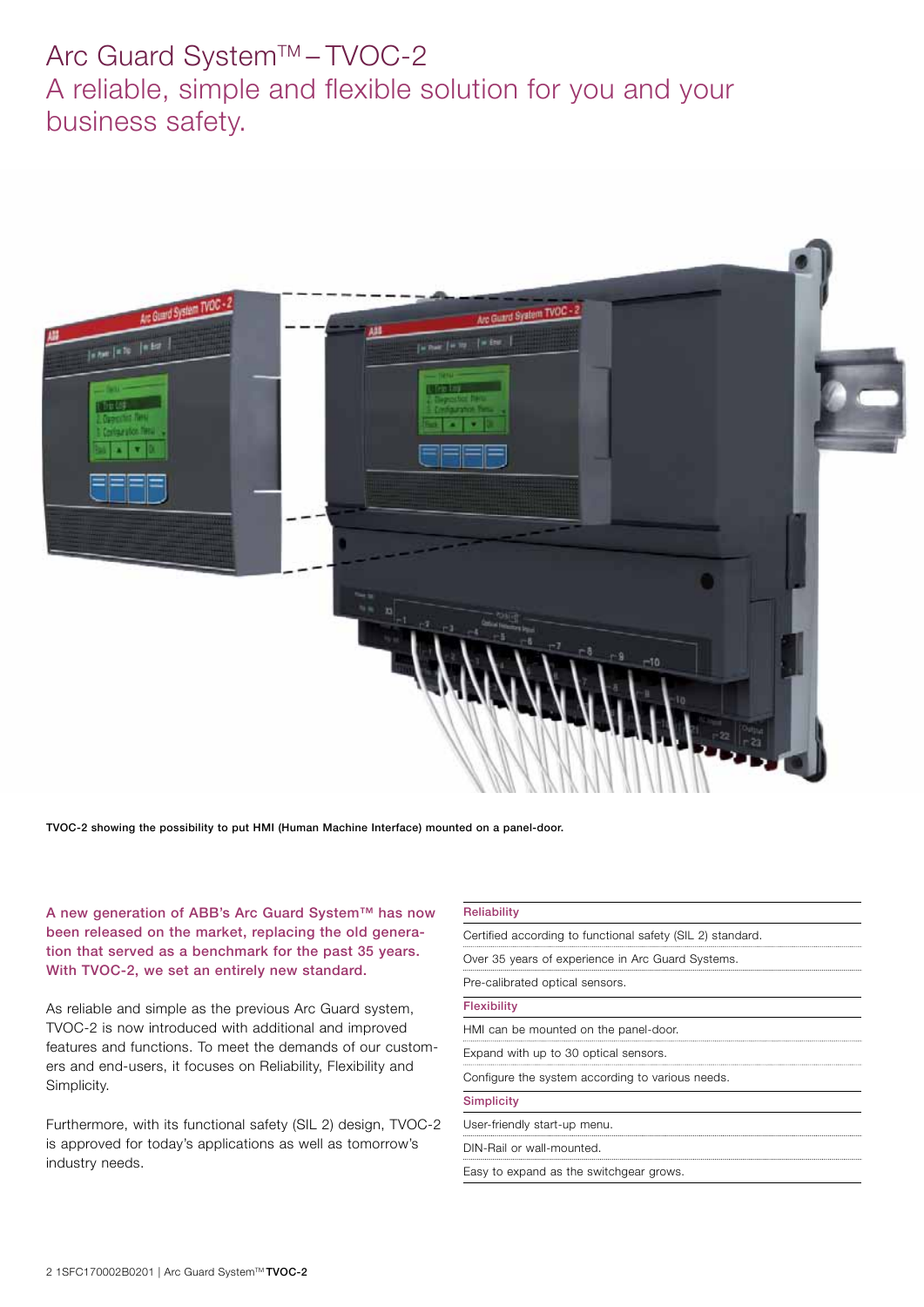### Why Arc Protection? Arc Guard System™, reduces the negative consequences of an arc accident to a minimum.

Every day throughout the world, hundreds of people face serious injuries or death due to arc accidents. What's more, this is not restricted to countries with low safety standards. According to public data, one person dies each day in North America due to arc flash accidents. Several more are injured.

In any plant, the risk of arc accidents can be reduced by the design of systems (mechanical and electrical) and the routines for working with electric equipment. The importance of safety has led ABB to develop 'arc-proof' switchgears, where the mechanical design as well as the choice of electrical components reduces both the risk of an arc accident and its consequences.

Unfortunately, these measures are most often not sufficient for two reasons; (1) Most accidents happen with the switchgear door open, which reduces the effects of mechanical protection, (2) Breaker protection is based on over-current only and often includes time delays.

Reducing the consequences of arc faults is all about time (see chart). This is why the ABB TVOC-2 (Arc Guard System™) reacts in just a couple of milli-seconds, thereby over-ruling standard protection time delays when tripping breakers.

Safety is becoming more and more important. As legal and regulatory requirements increase, old equipment soon becomes out-of-date. Arc Guard System™ can help increase equipment safety and thereby prolong its life-cycle.

Arc Guard System™ will not prevent the accident from happening – but it will significantly reduce the damage caused. Pictures from test with TVOC





Total breaking time = ABB ArcGuard System™ + Breaker



With ArcGuard System™



Without protection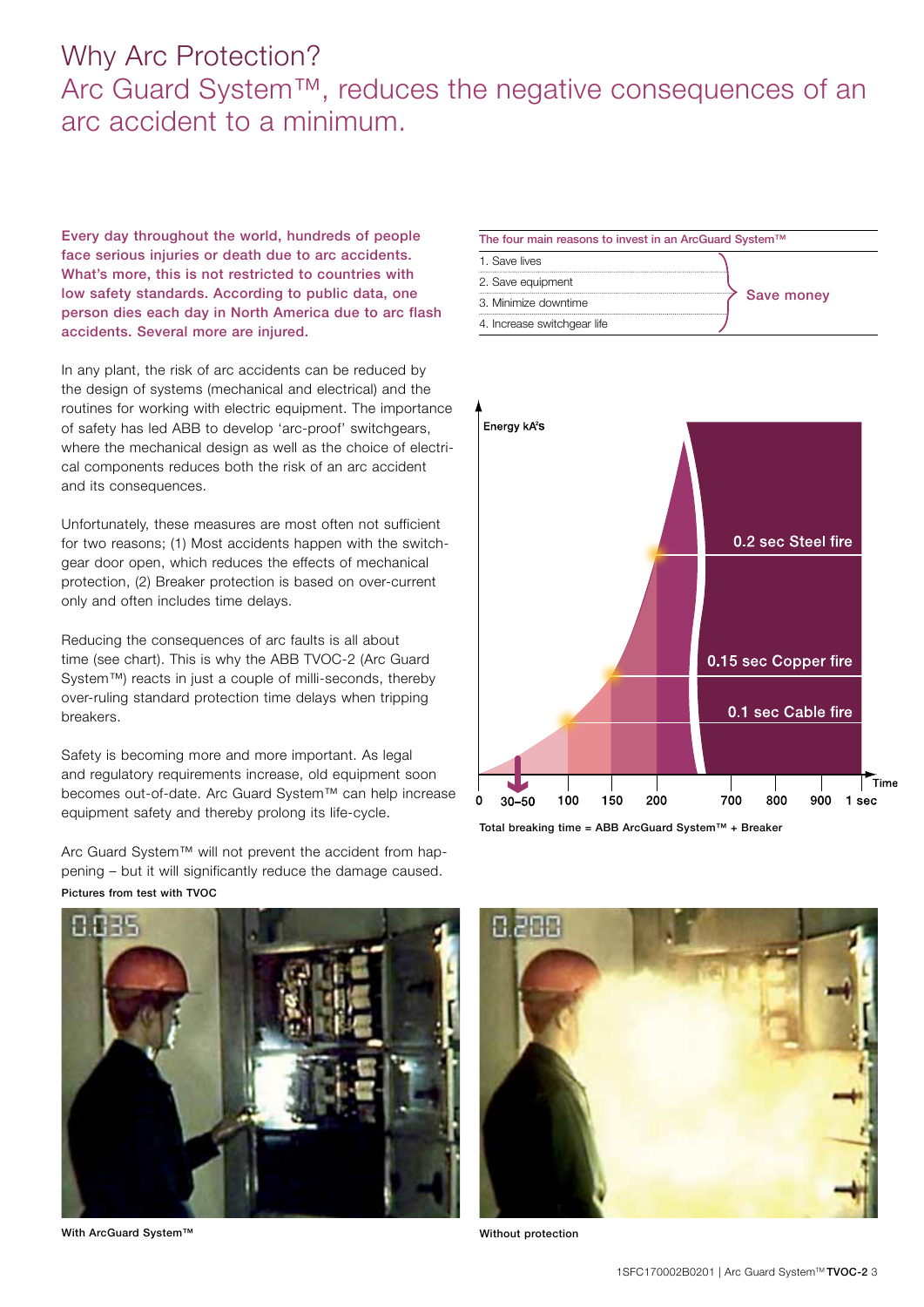# Arc Guard System™ Basic principle – how it works



**F11** Arc Monitor, **Q1** Circuit breaker, **A1** Switchgear, **D** Detector

- 1. Detectors sense the arc flash inside the equipment.
- 2. Optical fiber transfers the arc flash light to the arc monitor unit.
- 3. Monitor sends a trip signal to the circuit breaker.



# Accidents – when and why

| The most common reasons for |      | When do arc flash accidents occur |  |
|-----------------------------|------|-----------------------------------|--|
| arc flash accidents         | 25%  | without operator                  |  |
| 1. Human errors             |      | 10 % with operator in front       |  |
| 2. Mechanical faults        |      | of a closed door                  |  |
| 3. Bad connections          | 65 % | with operator working             |  |
| 4. Pollution                |      | in the switchgear                 |  |
| 5 Animals                   |      |                                   |  |



In just one second, enough power can be generated from an arc flash to blow up switchgear or kill a person. Arc flash accidents occur for several reasons.

In the majority of incidents, work on the electric equipment is ongoing and the panel-door is open. Human error, therefore, is the most common reason for accidents. For safety reasons, some switchgears are built to be 'arc-proof' by containing the arc inside and/or using cell separation. But when the door is open, a fast and separate arc protection device is needed to maintain the safety level.

Other reasons for arc faults include various mechanical faults, pollution and dust, or animals getting inside equipment.

For plant efficiency or power availability reasons, power distribution systems often include a required selectivity, which in many cases means a delay on breakers' tripping for high currents. In contrast, Arc Guard System™ (together with breakers) over-rules protection delays at arc fault. This provides the fastest possible breaking and minimizes potential injury to humans and damage to equipment.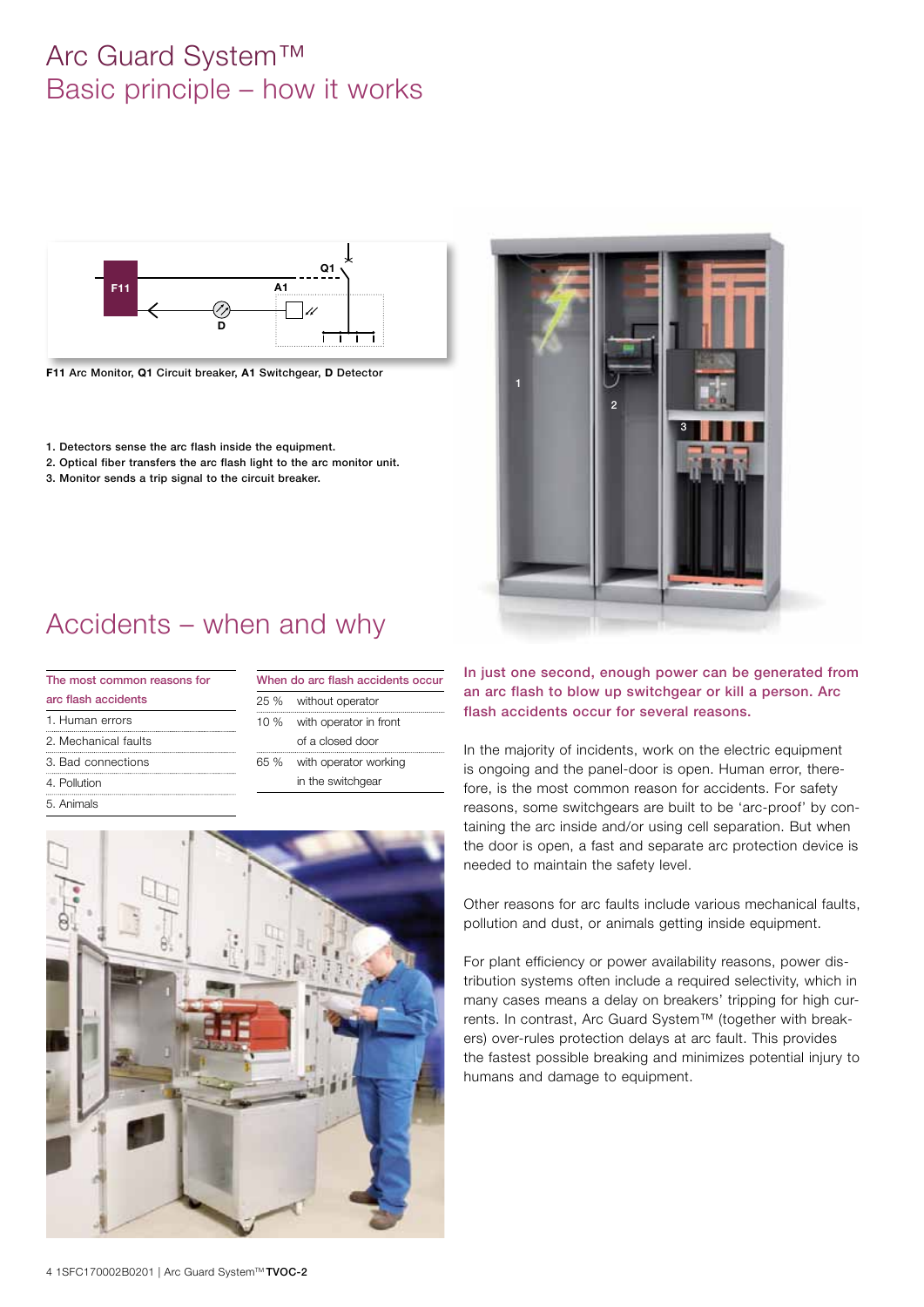### Arc Guard System™ Where can it be used?



1 Cruise ship | 2 Oil rig | 3 Chemical industry | 4 Train | 5 Hospital | 6 Steel industry | 7 Wind power | 8 Papermill | 9 Substations

### Arc Guard can be used almost anywhere there's a need to detect strong light.

However, its functions and features were developed for one main application: a safety device to detect arc faults in low and medium-voltage switchgear. This includes both new installations and old switchgear in need of prolonged life. Switchgears are found in all process industries as well as power utilities, commercial buildings, hospitals, ships, and many more locations.

Other applications include for example:

- Alerting when a synchronous motor needs service
- Preventing fire caused by dust in DC converters in trains
- Protecting manufacturing processes for explosives or combustibles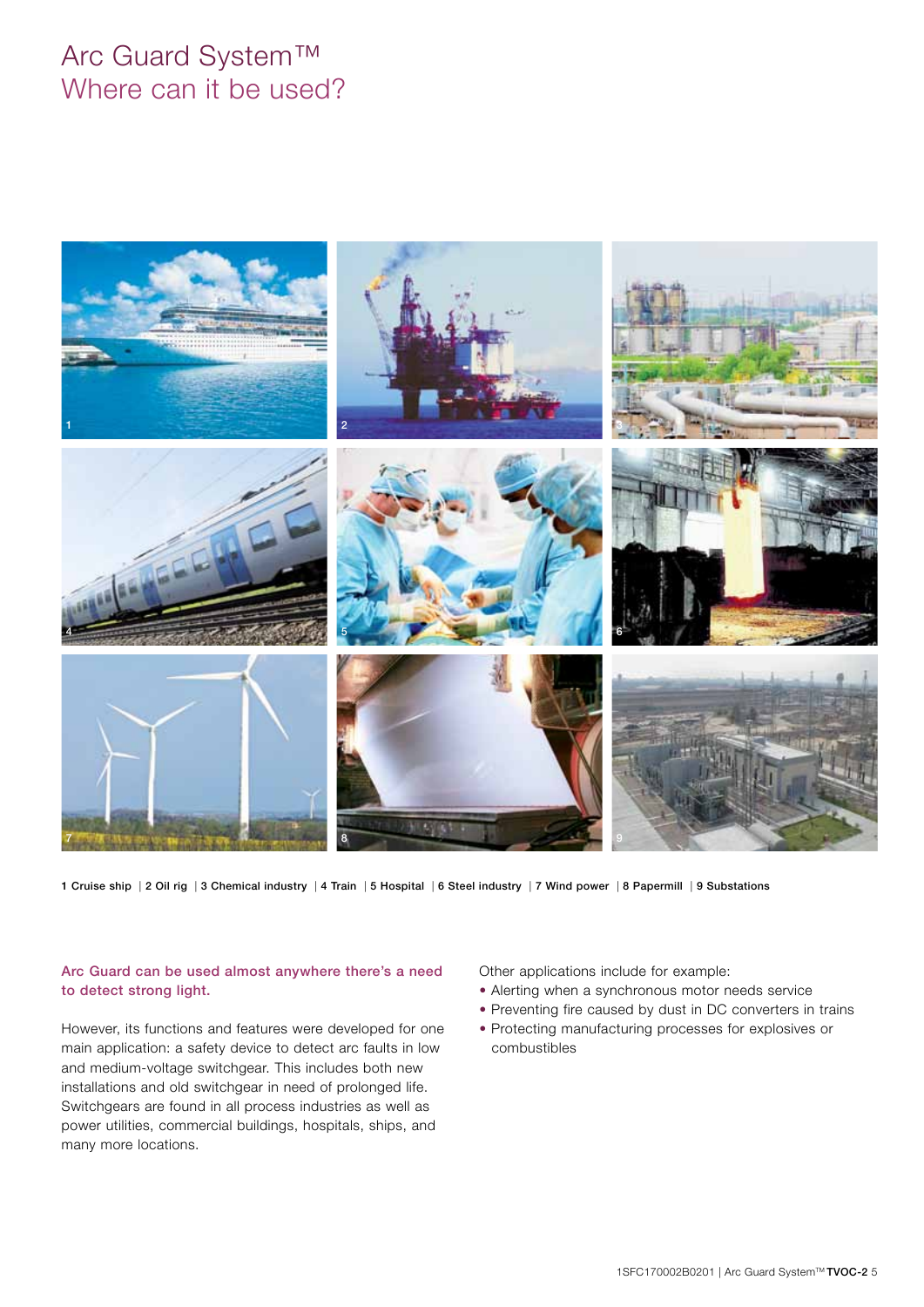### TVOC-2 Reliability Ready now – Approved for the future

TVOC-2 is designed with its main focus on reliability. Every aspect is covered. This includes sensors being precalibrated at the factory as well as major features such as the self-monitoring system.

To ensure that we have not left a single part to chance, TVOC-2 is designed according to the functional safety (SIL 2) concept.

This compliance means that the product is designed so that a fault in a component will not result in a safety function failure. For example, certain capacitors have a redundant copy if the first one breaks. The system also monitors itself and lets you know if anything seems wrong. Many of the added functions are handled by a microprocessor, but importantly, none of the safety functions. Both you and your business can feel safe with TVOC-2.

### Functional Safety for the future

The world wants safer and more reliable equipment and is moving quickly and decidedly in that direction. One example is the new EU machinery directive (2006/42/EC) that requires the machine builder to eliminate risks throughout the foreseeable lifetime of the machine, including its misuse.

Harmonized standards provide tools for verifying that these requirements are met. Functional safety is a tool not only used to ensure safety, but reliability as well. Using TVOC-2, which is SIL 2-certified according to IEC 61508 and IEC 62061 ensures that the diagnostic coverage meets the safety level demands. This corresponds to performance level d according to EN ISO 13849-1

Arc Guard System™ clears an arc within an extremely short time, which reduces the energy in the arc so that personal injury and equipment damage are kept to a minimum.

Using TVOC-2 means that you can meet the highest safety requirements! For example, NFPA70E, a US standard for the safe installation of electrical wiring and equipment, states: "a flash hazard analysis shall be done in order to protect personnel from the possibility of being injured by an arc flash. The analysis shall determine the Flash Protection Boundary and the personal protective equipment that people within the Flash Protection Boundary shall use." With Arc Guard System™, these calculations will show that the energy from an arc flash is decreased to an extent that reduces the need for additional protection. Note that the requirements for functional safety ensure the reliability of the figures used in these analyses.



Arc Guard System™ - TVOC-2 installed in an ABB Low Voltage Switchgear

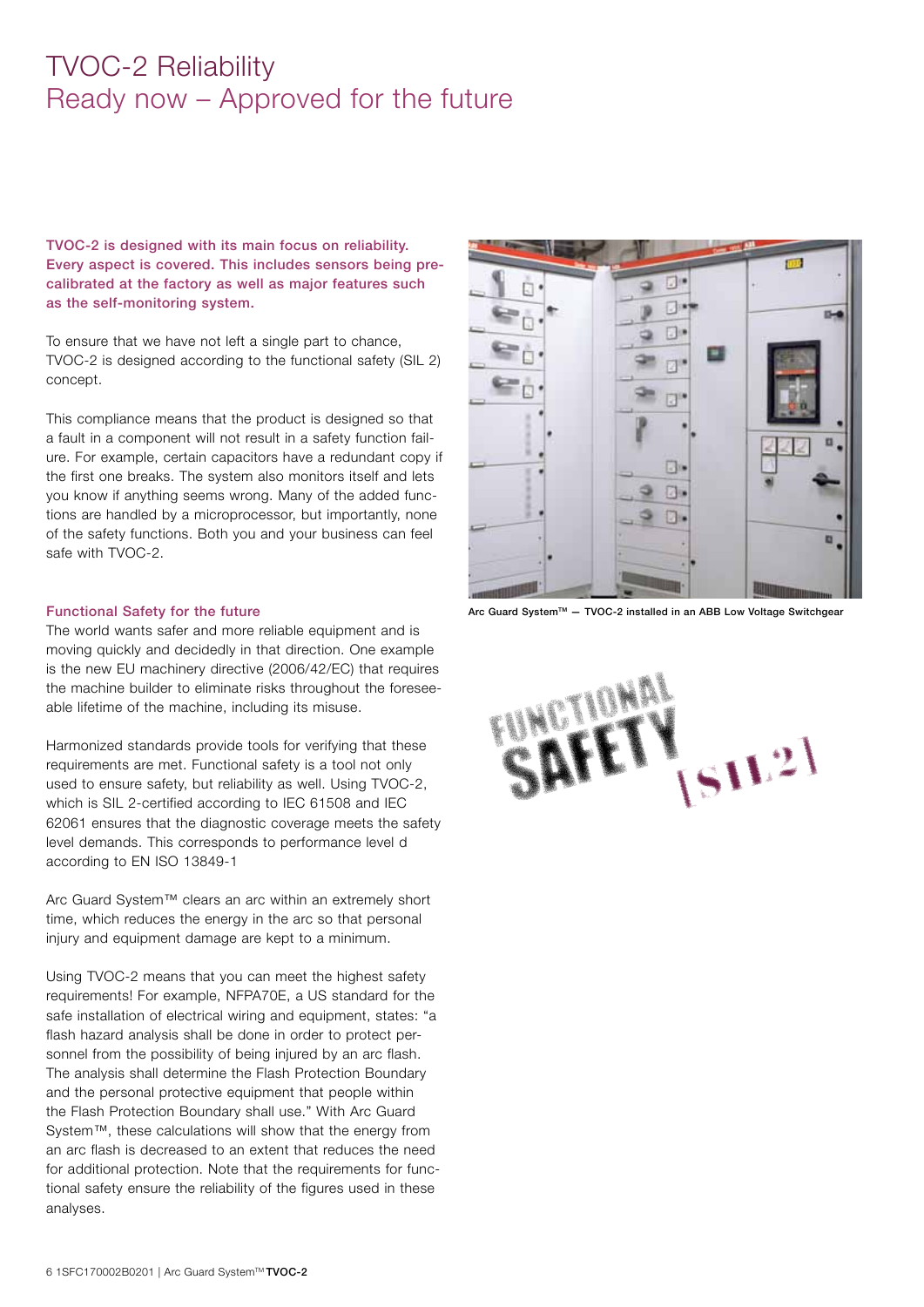# TVOC-2 Flexibility and Simplicity The TVOC-2 design makes your selection easy



TVOC-2 mounted on DIN-rail **Human Machine Interface** 

### Flexibility

TVOC-2 is built as a flexible unit that fits into a wide range of switchgear and system sizes. Our goal is to provide you with a system you actually need.

The standard configuration includes 10 detectors to cover the need for a normal-sized switchgear. If your system grows or requires additional sensors, just extend the product to include up to 30 detectors by simply adding two extension modules on the main unit.

You can mount TVOC-2 on either a DIN-rail or directly on a panel wall. Furthermore, the HMI that shows you the system info and setup can be placed either on the product itself or on the door. If required, it can even be mounted on both.

To fit your application, we have added functionality to trip up to 3 breakers. If required, various selectivity can be applied depending on which sensor has triggered.



### **Simplicity**

One of the most important aspects of designing the TVOC-2 has been to make it simple for our customers and end-users. This is important not only to make the system design and installation easy and simple, but also to minimize the risk of errors.

We have designed TVOC-2 as one single unit (even if you choose to extend it with additional sensors) and with a minimum number of parts. At installation, all in/outputs, sensors and settings are accessible from the front to give a good clear overview that minimizes the risk of mistake.

The HMI menu has a user-friendly interface that guides you through installation. Here you can, for example, check the trip log to see which sensor was triggered at what time. Even better, since it can be placed on the door, you can do this without opening the switchgear.

And as your system grows with your business, TVOC-2 grows with you. You have complete flexibility, from expanding the number of sensor modules to simply adding other components to the system – all done in minutes.